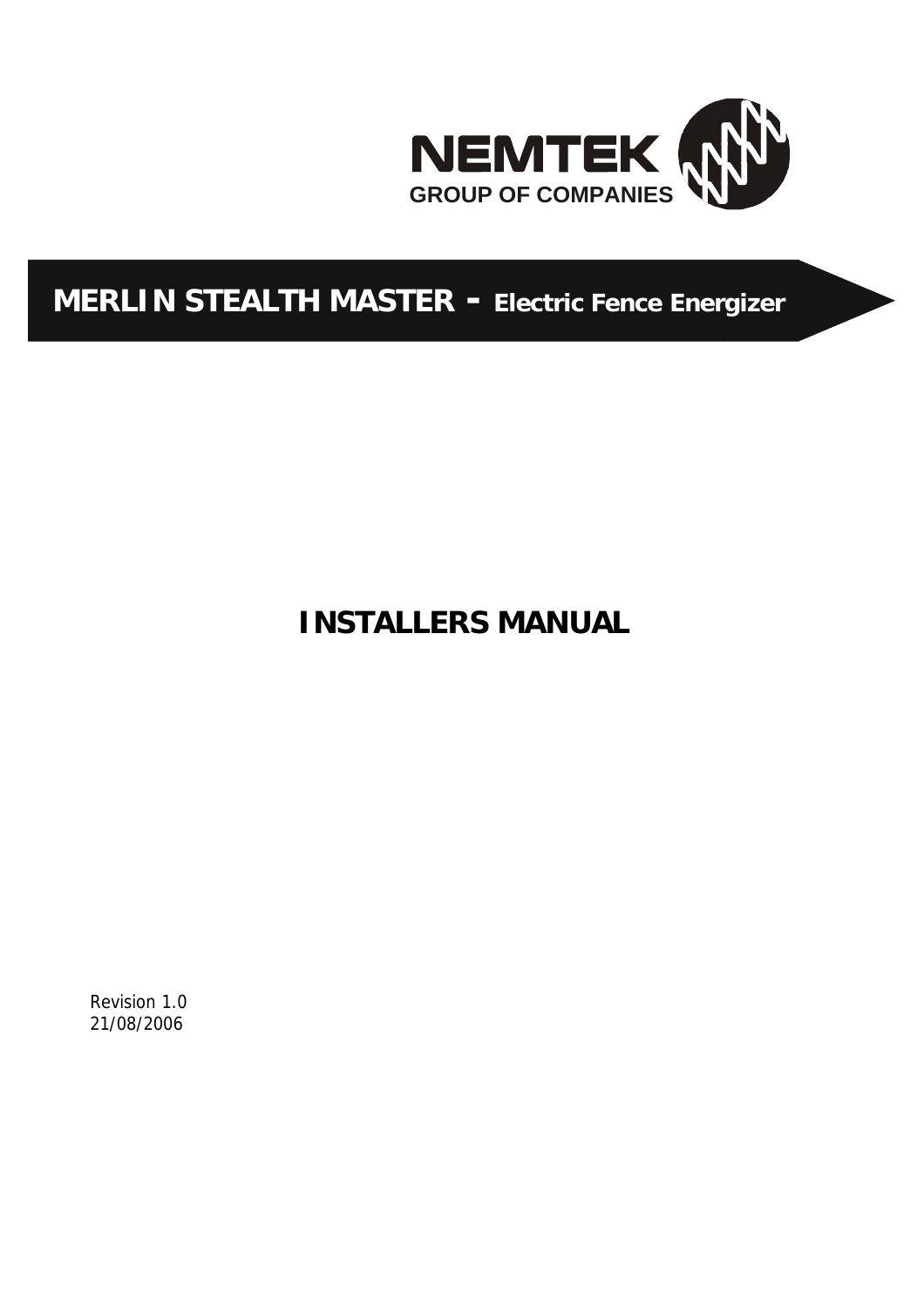# **MERLIN STEALTH: INSTALLERS MANUAL Table of Contents**

| $3 - 4$   |
|-----------|
|           |
|           |
|           |
|           |
|           |
| 10        |
| $11 - 13$ |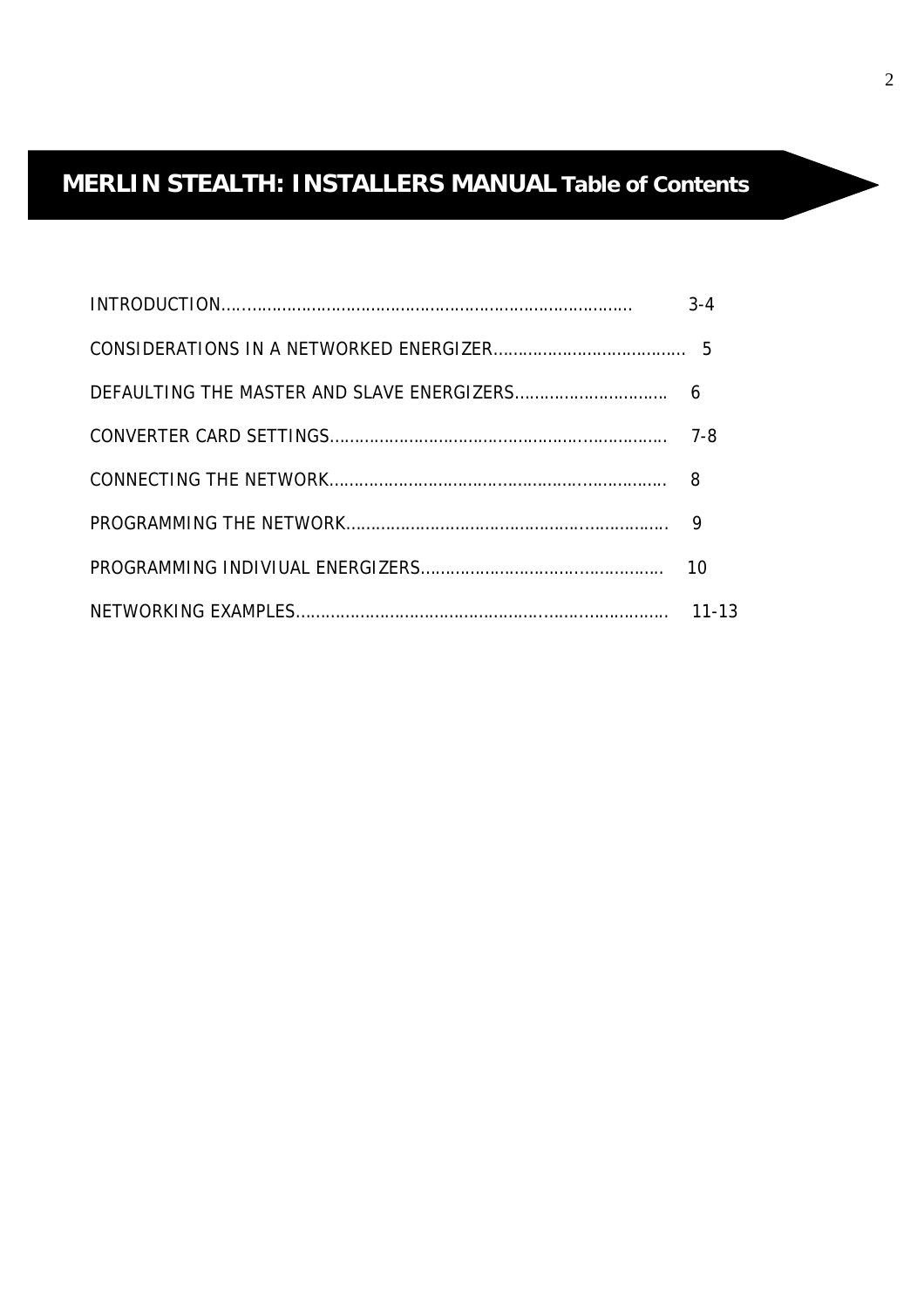### **INTRODUCTION**

### **This manual must read and used in conjunction with the Merlin Stealth Installer manual.**

The Merlin Stealth Energizer™ range of energizers are configurable to be part of a networked security system. This enables control and monitoring of multiple energizers from one central location or from any location in the world with internet access.

There is no better electric fence security solution than multiple energizers being connected to different portions of a perimeter fence. Redundancy can be incorporated and bypassing the system becomes a lot more difficult. This necessitates the control of output energy and synchronization of energizer pulsing in order to avoid potentially hazardous conditions.

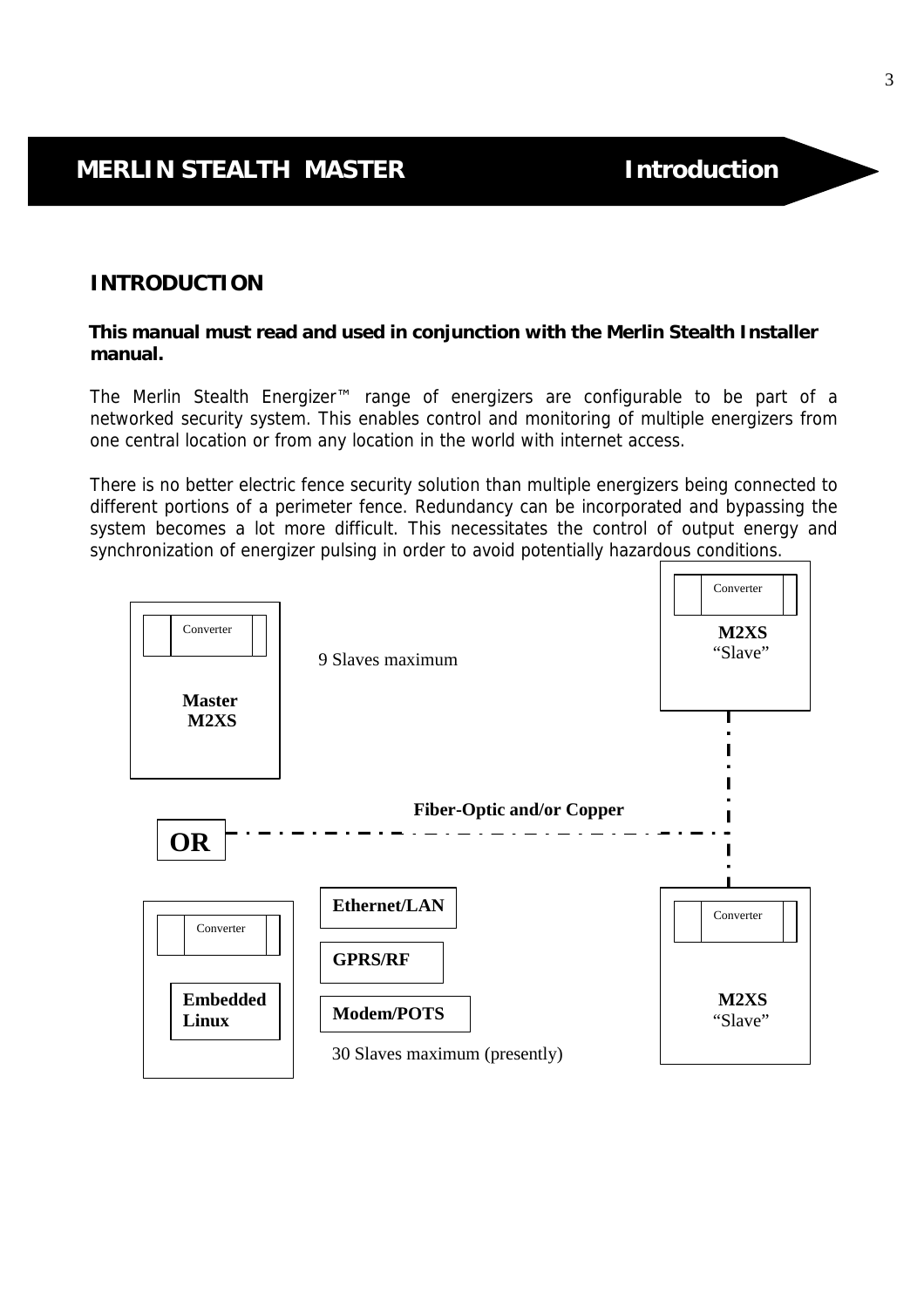In order to facilitate the installation process, and cater from simple to extremely complex perimeter security requirements, Nemtek offers a range

of products that can be combined to provide an integrated security solution.

This also enables integration into other security systems such as access control and CCTV systems.

The currently available building blocks are:

Energizer/Controller Related

- Merlin M1XS and M2XS range of energizers. The fundamental building block of an electric fence. No special software is required when changing from a single energizer system to a networked system with multiple energizers. The same generic building block is used.
- Merlin Master M25S and Master M28S. Used for networking up to ten energizers M2XS energizers. Keypad located at master gives fence indication of twenty zones. Global and specific commands can be issued from this keypad. Slaves may use individual keypads as well.
- Merlin embedded linux controller platform. This provides total accessibility to individual or networked energizers. Permits energizers to become part of a local area network or to be accessed remotely. A range of communication protocols have been incorporated to provide flexibility / security and connectivity. Visit www.nemtek.com for more information and contact details.

Communication Related

- Merlin Stealth RS485/RS232 converter board.
- Merlin Stealth Fiber-Optic/RS485/RS232 converter board.

The remainder of this document discusses the installation of the Merlin M25 and M28 Stealth Master energizers in conjunction with standard Merlin Stealth Energizers. However, the networking principals remain the same. An installation using a Master controller can easily be upgraded to an embedded Linux platform controller.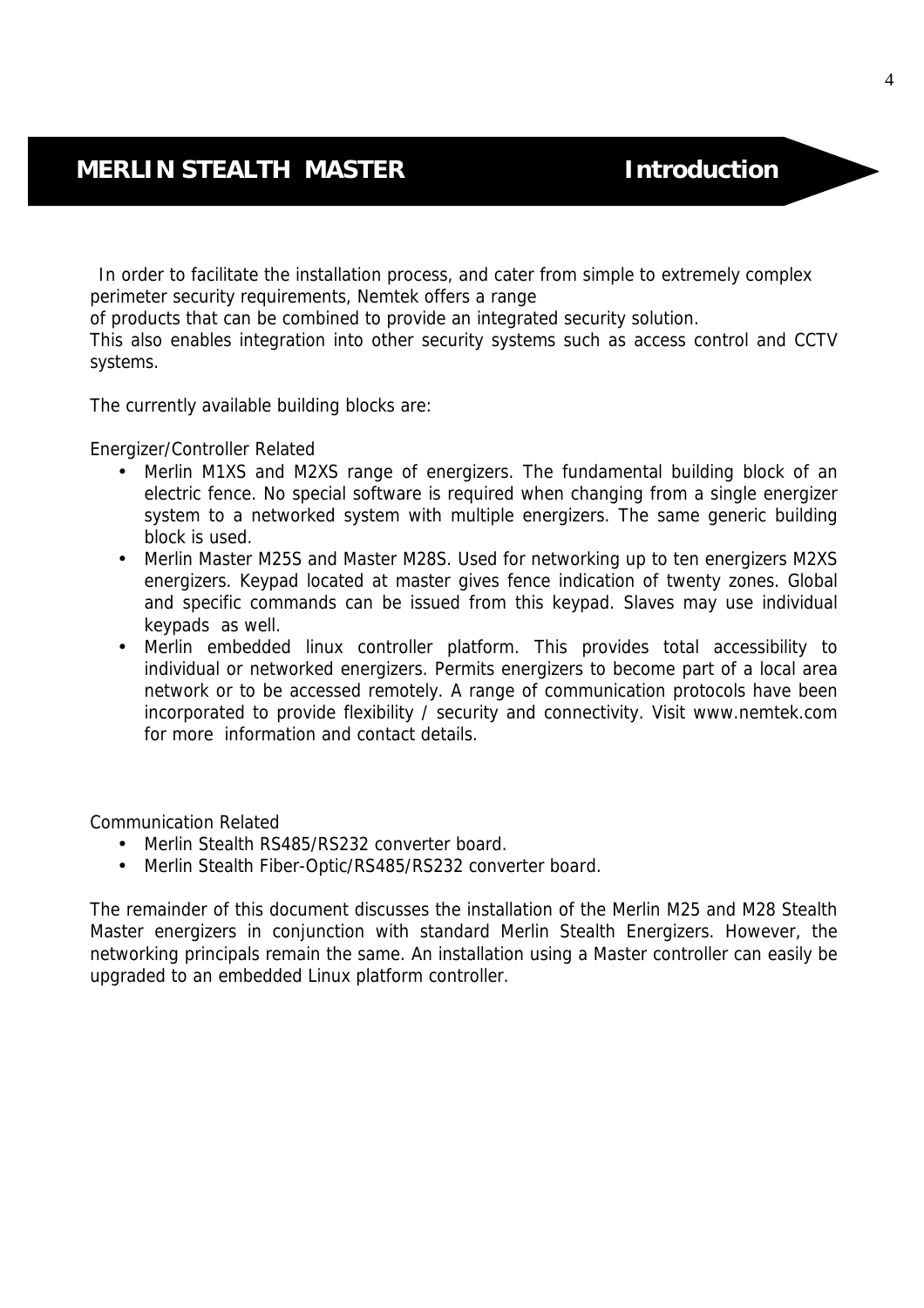## **Considerations in a Networked Energizer System.**

The energizers and controller need to be physically connected. **The medium of choice is fiber-optics,** particularly in areas of high lightning incidence. The alternative is a wire based solution using RS485. It is possible to use a combination of both fiber and copper.

## **The Physical Layout of the Network:**

The fundamental questions to be asked are:

- 1. Does my budget allow for fiber-optics throughout the network?
- 2. What is the maximum distance between any two network components? What number of network components are involved?
- 3. Is the loss of the communication network between any two network components allowed to influence the operation of any of the other components? This question is both security and budget related.

In relation to these questions consider the following:

- 1. Fiber-optics is the medium of choice from a lightning perspective. It is also ideal for data communication such as video signals. The cost of increasing the number of fibers in a cable is not prohibitive. Have a holistic view of access control, CCTV, electric fencing etc.
- 2. RS485 has a limit of 1200m before repeaters are required. RS485 has a physical limitation of 32 devices before some buffering is required. Unlike RS485, fiber-optics is always configured point to point with only two devices being connected. The standard Nemtek fiber-optic components have a range of 3km. (It is possible to extend this to 20km.)
- 3. In order to reduce costs, it is possible to use a single copper cable or optical fiber cable to connect all the network components. The disadvantage of such a system is that if the cabling is damaged communication is lost with all devices in the network. It is also possible to configure the network as a hub with network components being individually cabled to some central location. It is possible to use a combination of the different options (see network examples).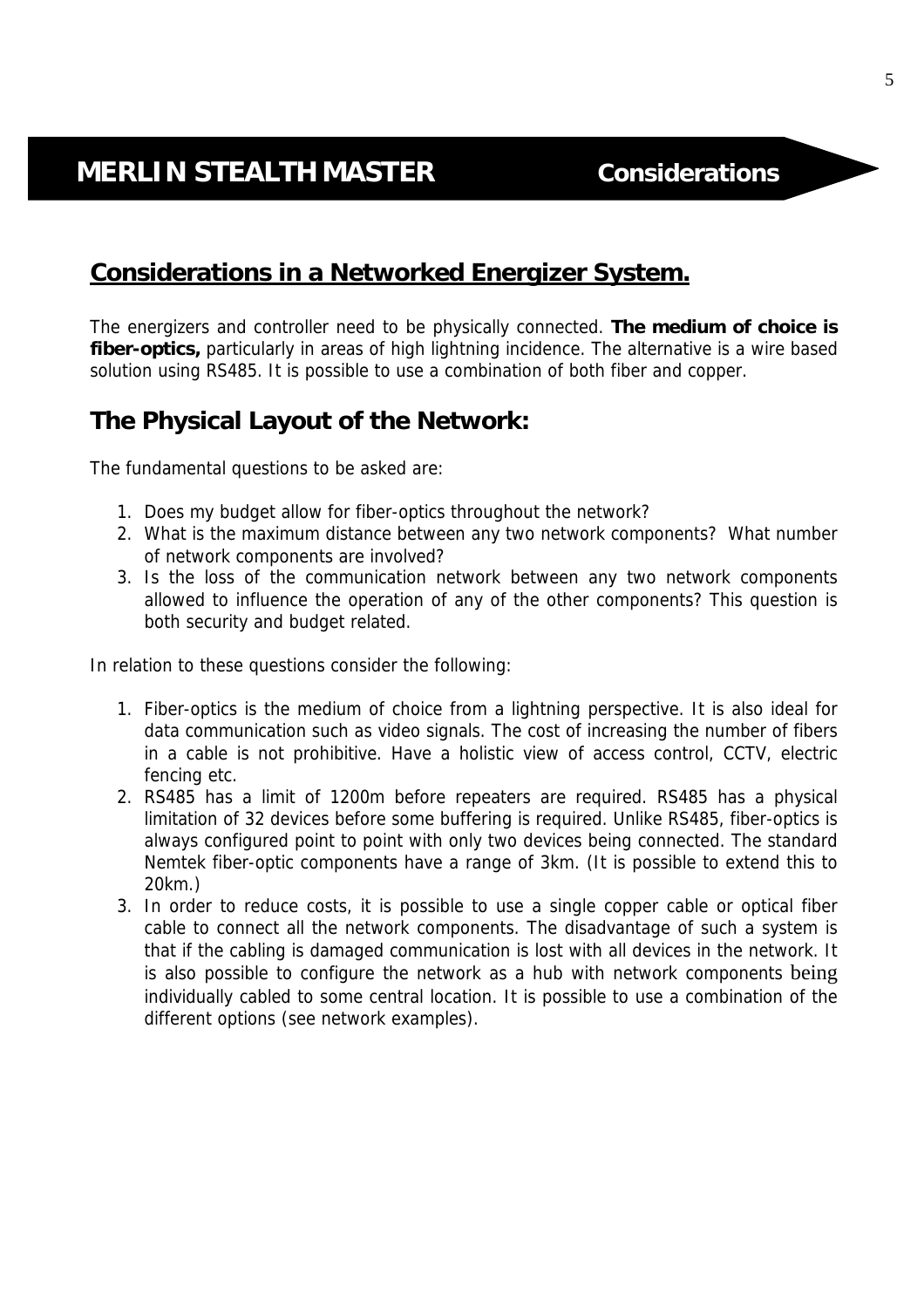## **DEFAULTING THE ENERGIZERS**

Before the energizers can be configured into a network **all** energizers have to be put into their factory default condition.

The Master energizer can only be defaulted with a 20 zone Keypad and the Slave energizer can be defaulted only with a 1 or 2 zone Keypad.

To default an energizer proceed as follows:

- 1) Disconnect the Mains from the energizer.
- 2) Disconnect the Battery from the energizer.
- 3) Reconnect the Battery and the Mains.
- 4) Within one minute after reconnecting the Battery and Mains enter the **default code 2389#** on the Keypad.
- 5) The unit should beep four times to confirm that the code is accepted.

If at some later stage the network has to be expanded with additional energizers, it will be necessary to default the additional as well as all old energizers in the network before the network can be reprogrammed.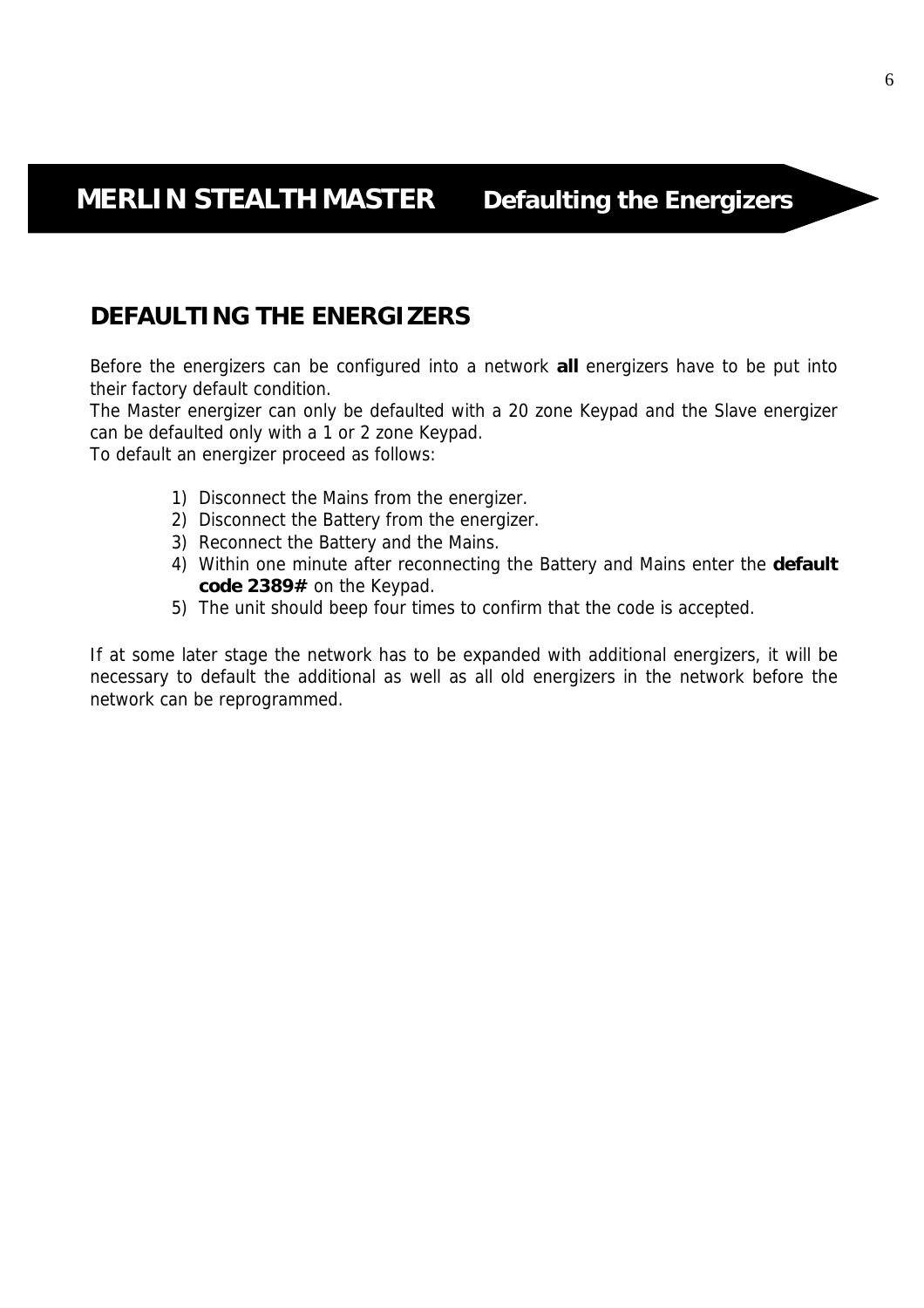# **MERLIN STEALTH MASTER Converter card settings**

## **CONVERTER CARD SETTINGS**

There are two converter cards available for the communication interface between the energizers.

- 1) The Stealth RS 485 converter card. The card converts RS485 to RS 232.
- 2) The Stealth Fibre Optic converter card.
	- This card converts:

- a) RS 232 to fibre optics.
- b) RS 485 to fibre optics.

 The selection between a) or b) is made with a jumper (JP3) on the converter card. Please note that a single card can not convert from fibre optics to RS 232 and simultaneously convert to RS 485.

The converter cards have Jumpers (JP), which must be set correctly to make the network operate properly.

## **THE STEALTH RS-485 CONVERTER CARD**

This card has only one jumper (JP1) which is used to correctly terminate the impedance of card and cable (twisted pair and earth-screen with a 120 Ohm characteristic impedance). For this reason it must be inserted at the first and the last network component of the RS 485 system.

The jumper (JP1) must not be inserted on the converter cards which are connected between the first and the last card.

### **THE STEALTH FIBRE OPTIC CONVERTER CARD**

This card has three jumpers (JP1, JP2 and JP3).

JP1 is used on the card to repeat the optical signal i.e. anything received on the optical Rx port is immediately transmitted on the Tx port. To prevent that a message is repeated endlessly JP1 is never inserted on the Master controller. Jp1 is used normally on Slave units in the Daisy chained systems.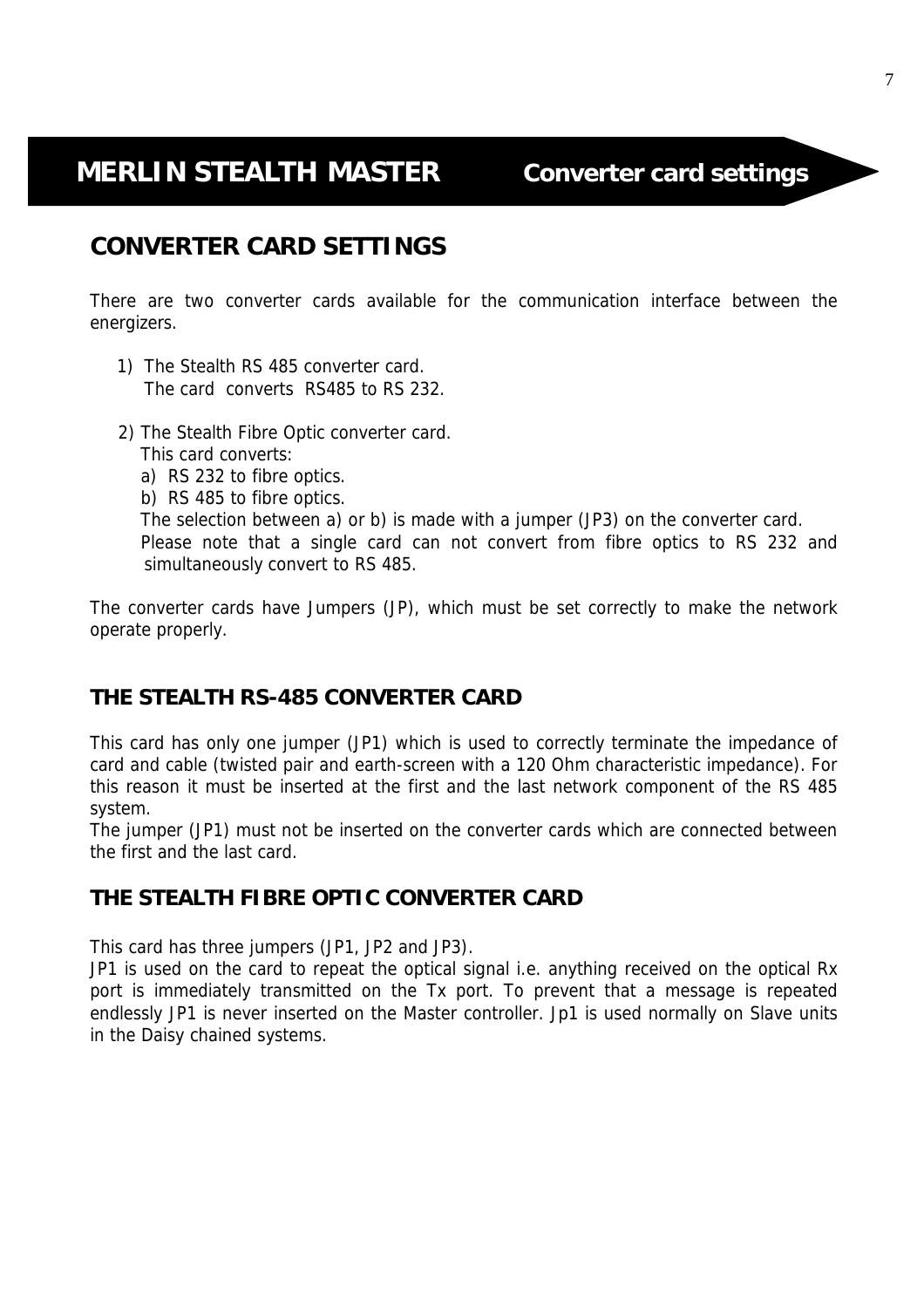## **MERLIN STEALTH MASTER Converter card settings**

To decide if Jumper 1 should be inserted ask the question if the converter does not repeat the signal will a message from the Master reach the Slaves and will a message from the Slaves reach the Master. If the repeating is required insert JP1.

JP 2 is used on the card to correctly terminate the impedances of card and cable. It must be inserted when the card is the first or the last network component of the RS 485 system.

Do not use the jumper when the card is used for a RS 232 system or if it is used between the first and last network component in the RS 485 system.

JP3 selects if the card will be used in a RS 232 network or in a RS 485 network. When the jumper is inserted between position 1 & 2 the RS 485 option is selected. When the jumper is inserted between position 2 & 3 the RS 232 option is selected.

## **CONNECTING THE NETWORK**

Until some experience has been gained with the system it is better to network all the network components in the same room. After programming and testing the system, the components can be installed on site.

Once programmed all parameters are stored in non-volatile memory. Disconnecting the mains and batteries will not change the stored data.

- 1) Ensure that mains is available for the energizer.
- 2) Disconnect the battery from the energizer.
- 3) Install all converter cards (if required) on the energizers.
- 4) Ensure that all jumpers are inserted correctly on the converter cards
- 5) Connect all fibre optic and RS 485 cables between the energizers, for the moment do not yet connect the RS 232 connection to the energizer.
- 6) Connect the 12Vdc Aux power from the energizer to the converter card.
- 7) Connect the 20 zone Keypad to the Master energizer.
- 8) Connect the 2 zone Keypads to the Slave energizers (if not used one is required for defaulting the Slave units.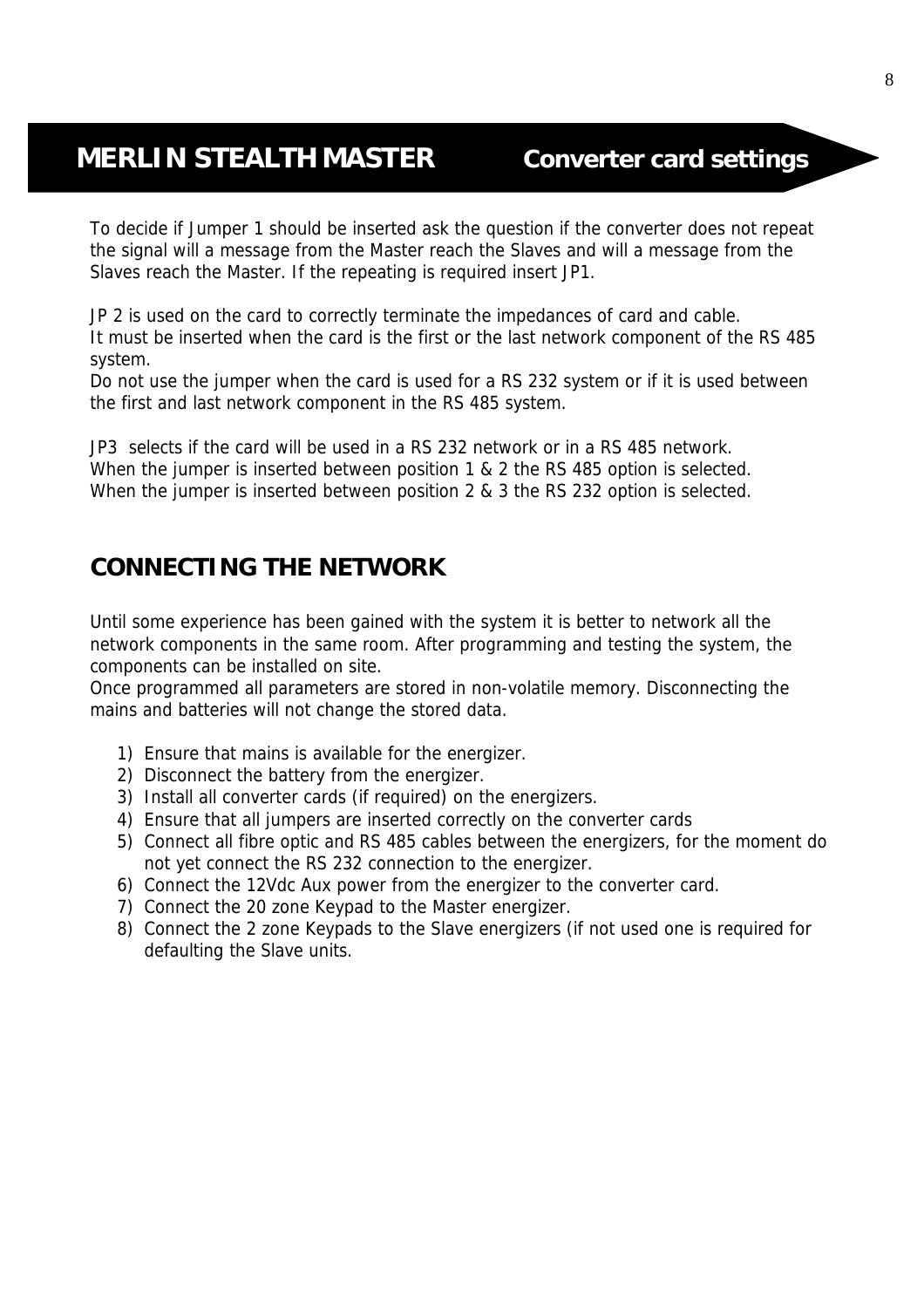## **PROGRAMMING THE NETWORK**

- 1) Default all the energizers as described under defaulting the energizer.
- 2) Enter the Installer Pin on the Master energizer (see Merlin Stealth Installer manual).
- 3) If the converter card connected to the Master RS232 port connects to the energizers in the network with:
	- Copper (RS 232 or RS 485) enter the key sequence **448#**
	- Fibre Optics enter the key sequence **449#**
- 4) Select the type of energizer network:
	- Synchronized enter the key sequence **440#**
	- Non Synchronized enter the key sequence **441#**
- 5) After a few seconds the Master Keypad will start flashing the number 2 Led (the Master is always no 1 in the system) and the keypad buzzer will prompt to connect the first Slave unit.
- 5) Plug in the RS232 port connector at the first Slave energizer. After a few Seconds the Master keypad will flash the number 3 Led and the second Slave unit can now be connected to the system.
- 6) Carry on until all Slave energizers are connected (maximum 9 units) then enter **\*#** to exit the programming mode.

The system is now programmed, it is advisable to test if the Slave energizers will obey commands from the Master keypad and that alarms on the Slave energizers will show on the Master Keypad.

If a synchronized system was selected ensure that the Slave units will synchronize to the Master energizer and that they will go to low voltage mode if they are out of sync with the Master(see Stealth Master User manual).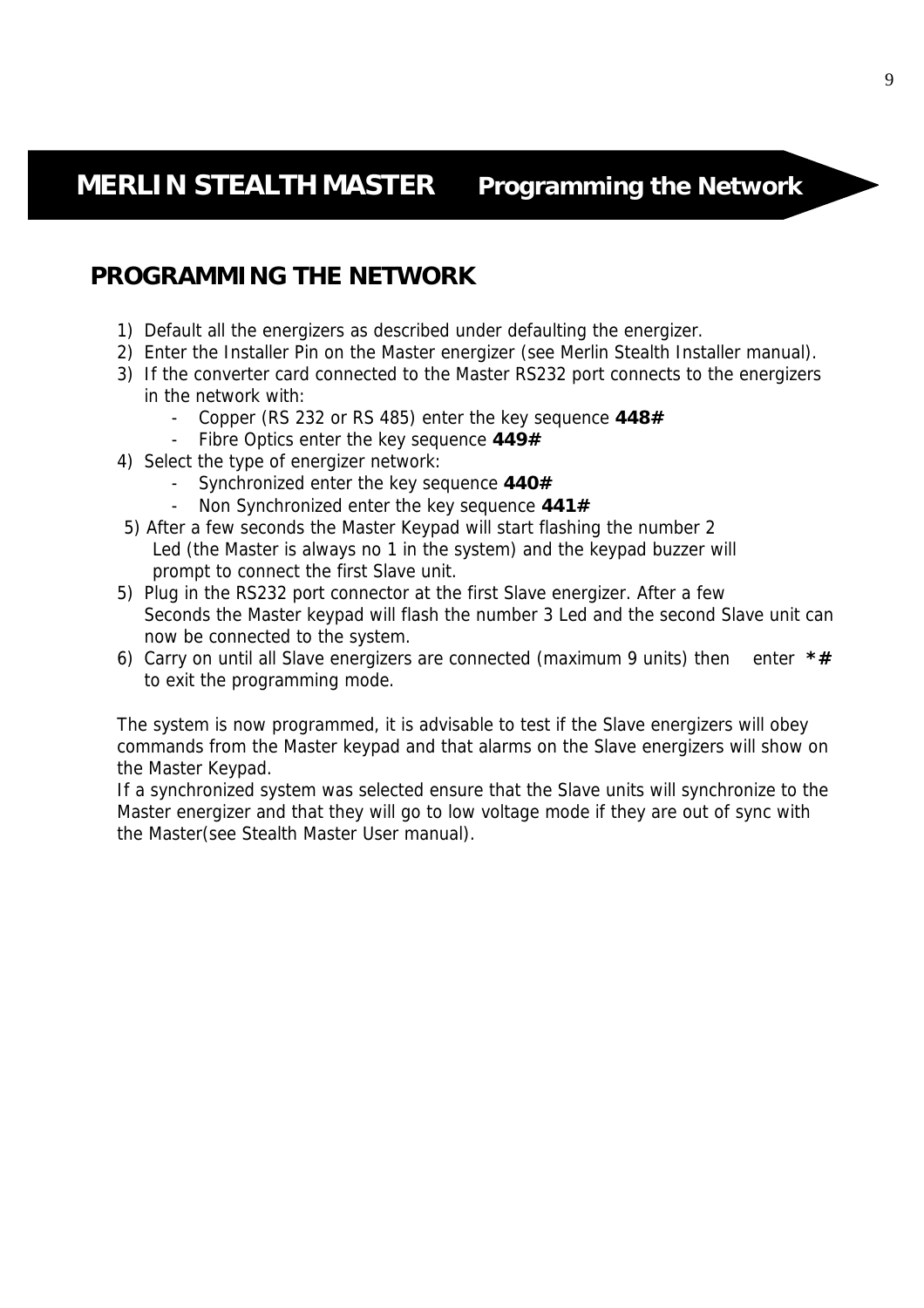# **MERLIN STEALTH MASTER Programming the energizers**

## **PROGRAMMING THE INDIVIDUAL ENERGIZERS**

After the network is programmed the Master and Slave units can now individual be programmed to suit the requirements i.e. gate delay times, siren on times, fence alarm voltage etc.

If at some stage the network has to be reprogrammed these individual setting will fall back to the factory setting when the units are defaulted and have to be reprogrammed.

### **CAUTION**

**The Merlin Stealth Range, when programmed to be part of a synchronized energizer network: configures the energizer energy output with the assumption that only one other correctly programmed energizer, of the same network, may be touched simultaneously and still remain within the current limited energizer limits as defined in the IEC 60335-2-76**

In other words if a synchronized work is selected the networking program will assume that a person can touch two fences at the same time and to stay legal the output energy is reduced during the network programming to half of the maximum energy of the energizer.

If three fences supplied by three different energizers of the same synchronized network would be within 2.5 meter of each other, the output energy of each of the energizers would have to be individually reprogrammed to one third of the maximum energy of the energizers to stay legal.

If an electric fence of a synchronized network is more than 2.5 meter away from other electric fences the output energy of the energizer supplying that fence can be individual reprogrammed to the maximum output of the energizer.

**Refer to the appropriate regulations and laws pertaining to the installation of electric fences.**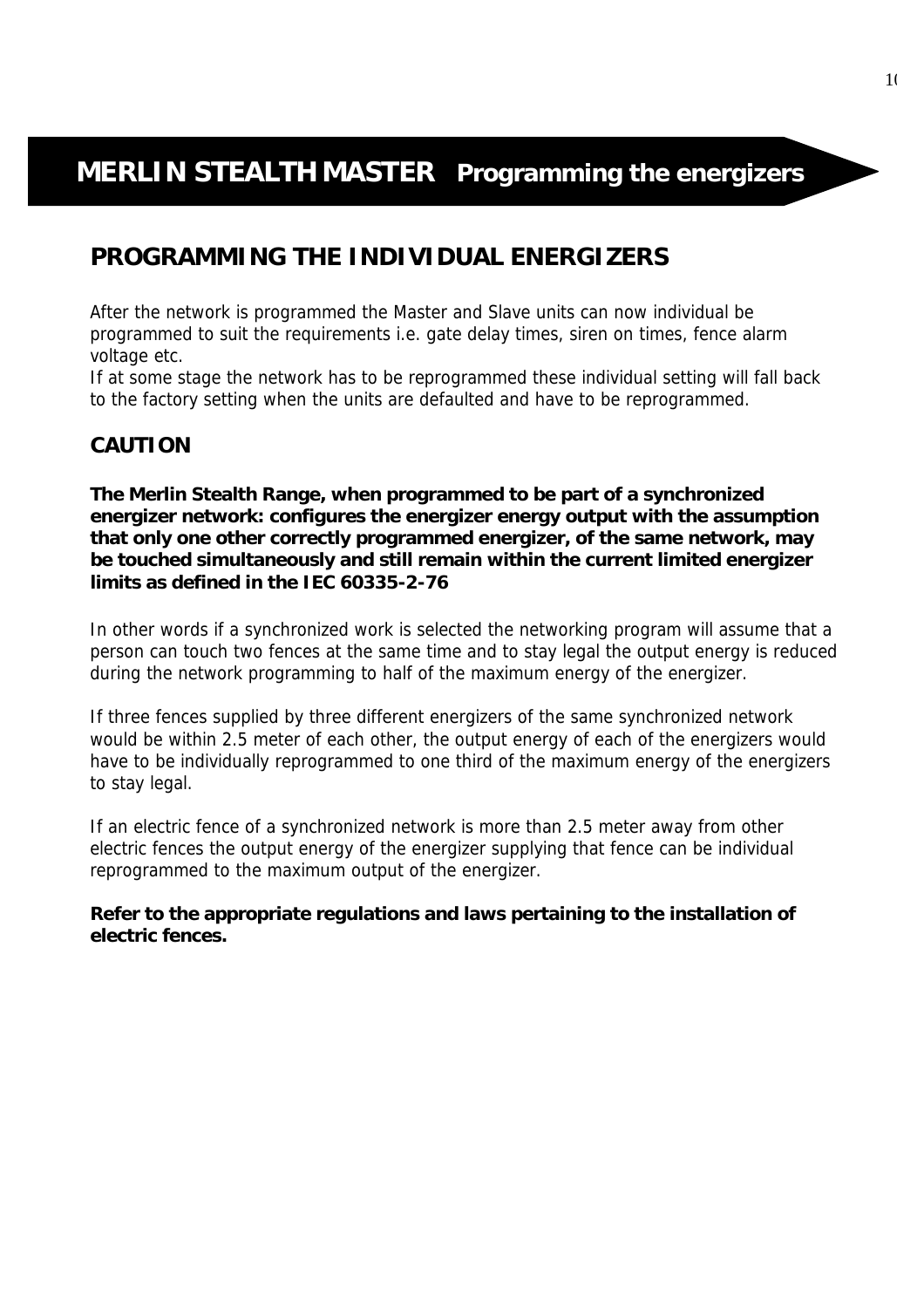### **RS 232 NETWORKED**



**MAX 6 Meters** 

Units : One Master and One Slave Zones : Maximum 4 Zones Cable : Twisted pair and Earth-Screen (120 Ohm) Cable Length : Maximum 6 Meters Housing : In same room or building



Units : One Master and Maximum 9 Slaves Zones : Maximum 20 Zones Cable : Twisted pair and Earth-Screen (120 Ohm) Cable Length : Overall Length Maximum 1200 Meters RS485-RS232 Card : JP1 Installed only on first and last unit

### **RS 485 NETWORKED**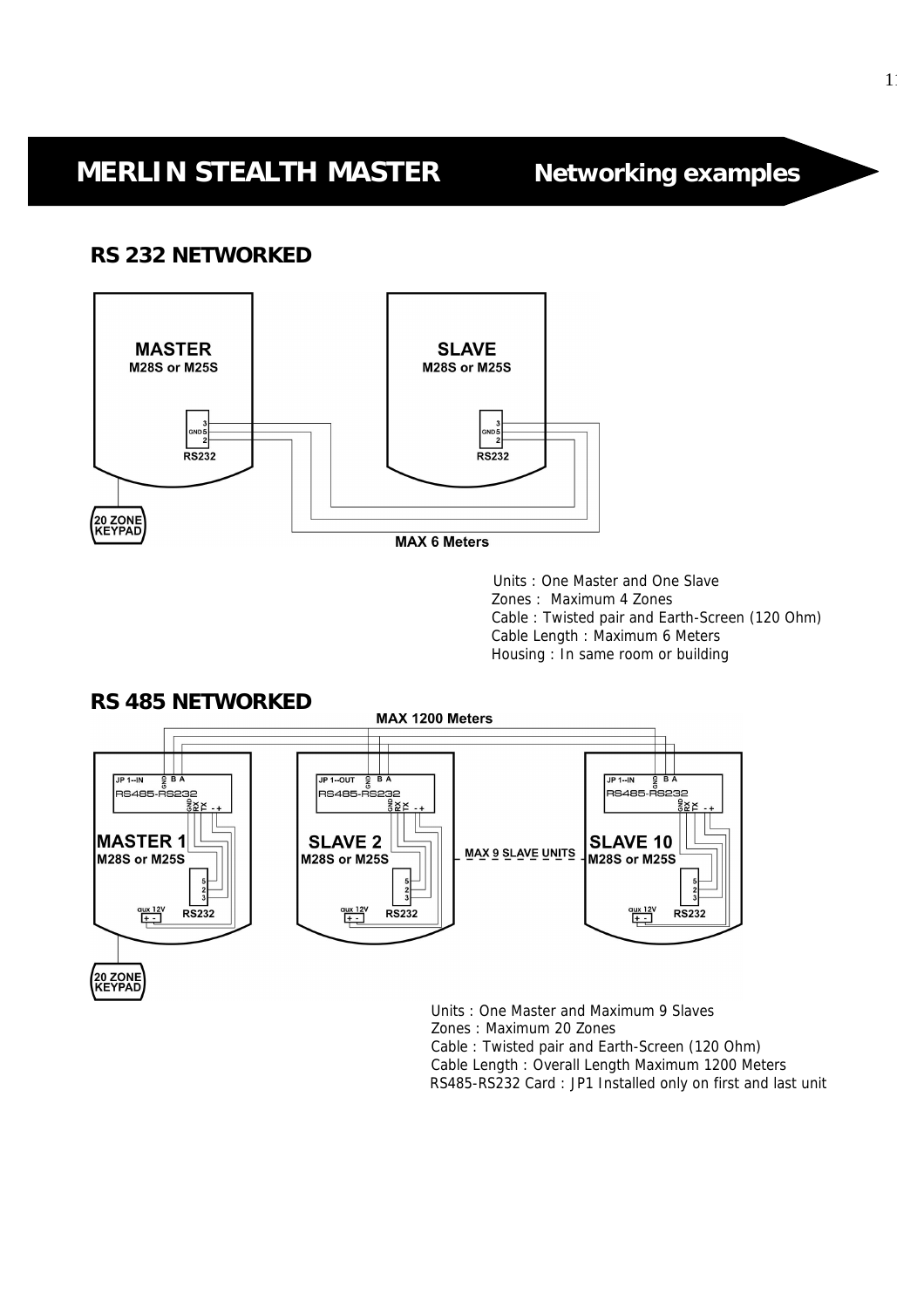# **MERLIN STEALTH MASTER Networking examples**

## **RS 484 NETWORKED WITH EXTENDED DISTANCE**



### 20 ZONE

Zones : Maximum 20 Zones<br>
Cable : Twisted pair and Farth-Screen (120 Ohm)<br>
Cable : Twisted pair and Farth-Screen (120 Ohm) Cable : Twisted pair and Earth-Screen (120 Ohm) Cable Length : Overall Length Maximum 1200 Meters between Repeater and Master or Slave

Units : One Master and Maximum 9 Slaves RS485-RS232 Card : JP1 Installed only on first and last

# **FIBRE OPTIC DAISY CHAINED**



## 20 ZONE<br>KEYPAD

Cable Length : Maximum 3000 Meters between Master and Slave or Slave and Slave

Units : One Master and Maximum 9 Slaves **RS232-FIBRE CARD** : JP 1 Installed only on Slave units Zones : Maximum 20 Zones JP 2 not installed on all units Fibre : Fibre Optic cable  $\Box$  and  $\Box$  and  $\Box$  are  $\Box$  and  $\Box$  are  $\Box$  are  $\Box$  and  $\Box$  and  $\Box$  are  $\Box$  and  $\Box$  are  $\Box$  and  $\Box$  are  $\Box$  and  $\Box$  are  $\Box$  and  $\Box$  are  $\Box$  and  $\Box$  are  $\Box$  and  $\Box$  are  $\Box$  an